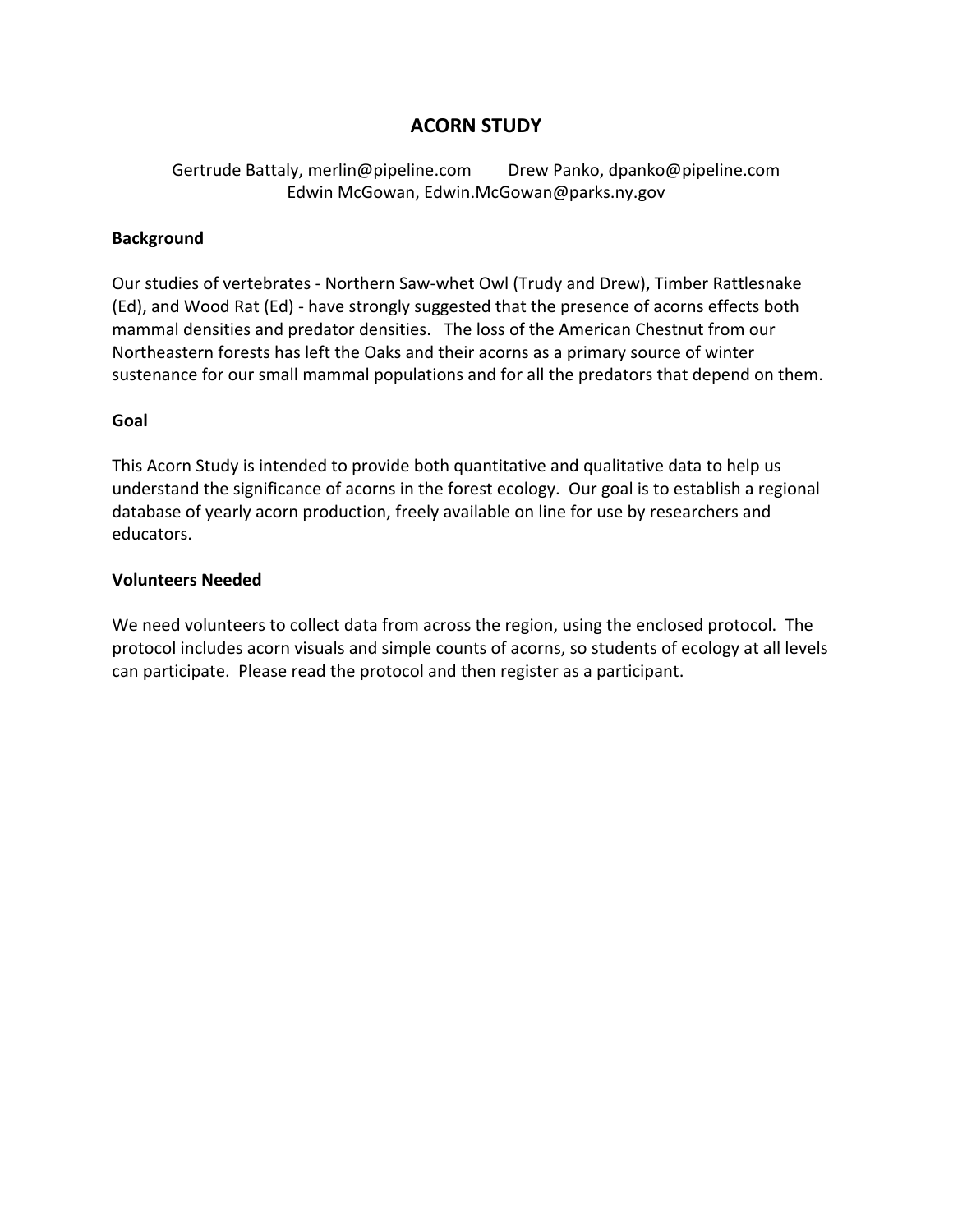# **PROTOCOL: Acorn Study**

Materials: measuring tape, 4 meter sticks, container for acorns (bag), tree identification key, data sheet

**I. Registration**  http://www.battaly.com/acorn/register/

|               | Generates a registration code, using the following: SS ZZZZZ PPP XXX |                        |
|---------------|----------------------------------------------------------------------|------------------------|
| Code          | Meaning                                                              | Example: NY10603VAL001 |
| SS.           | <b>State</b>                                                         | - NY                   |
| <b>ZZZZZZ</b> | Zip Code                                                             | 10603                  |
| <b>PPP</b>    | Participant or general location                                      | VAL (Valhalla)         |
| <b>XXX</b>    | Distinguishing Code, assigned by us                                  |                        |

The state and zip codes for the study location should be used.

The participant code, **PPP**, should indicate the organization conducting the study at your site. We have used 3 characters since it is more common for anagrams. If the study is conducted by an individual, then the PPP should denote the general geographic area. An individual could also use initials, but we prefer not to change a Site ID if a new person continues the study on the same site.

**XXX**: These three digits will be assigned by database maintenance to avoid duplicate codes.

### **II. Study Site**

Select a site that will be available for study for at least 5 years. This is important to facilitate comparison of data from year to year. The best time to conduct this study is mid to late October.

### **A. Site Identification Code**

1. **Generate a site ID code**, using the Registration Code above together with the following:

**SS ZZZZZ PPP** XXX **HH LL YY**

|  |  |  | ple: NY10603VAL001LAMY14 |
|--|--|--|--------------------------|
|--|--|--|--------------------------|

|      | Code Meaning    | Example: NY10603VAL001LAMY14 |  |
|------|-----------------|------------------------------|--|
|      | HH Habitat Type | LA (Landscaped)              |  |
| LL - | location        | MY (my yard)                 |  |
| YY   | Start year      | 13 (2014)                    |  |

**HH** is the habitat type. Use one of the following categories:

| LA Landscaped |  | WS Woodlot Suburban |
|---------------|--|---------------------|
|               |  |                     |

WR Woodlot Rural **FO** Forest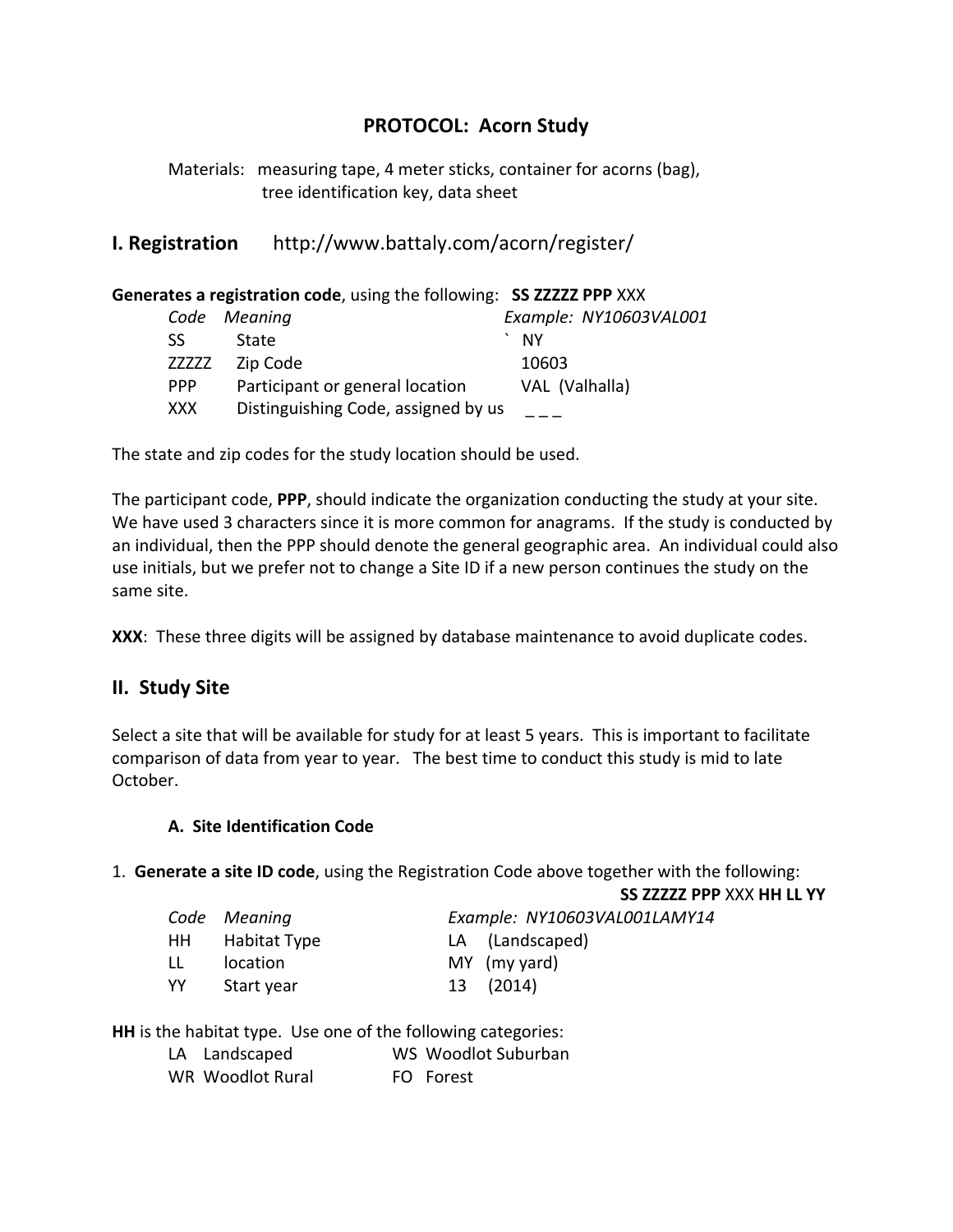LA - Landscaped applies to all yards, lawns, and landscaped areas. Use WS for woodlots surrounded by a suburban area, and WR for those surrounded by rural land. FO should be used for forested land that is more extensive and provides uninterrupted woodlands.

**LL** should indicate the location within the study area. For example, if a school has a nearby woodlot and plans to sample 3 sections of oaks within that woodlot, LL might be SO for south, or RR for oaks near Ridge Road, or BF for oaks near the ball field. This is the level for which we would like GPS coordinates, taken from the center of the chosen trees.

**YY** is the first year that data is submitted for this study site. This will not change from year to year.

3. If possible, **identify the Physiographic Province** for your study site. There are 13 provinces in New York, including the Hudson Highlands, Manhattan Prong, Newark Lowlands, and the Atlantic Coastal Plain in the metropolitan region. There are 4 provinces in New Jersey, including Valley and Ridge, Highlands, Piedmont, and Coastal Plain. This information has the potential of identifying regions of similar acorn production due to geological similarities. (See: http://people.hofstra.edu/j\_b\_bennington/ny\_geology/ for New York and http://www.state.nj.us/dep/njgs/enviroed/infocirc/provinces.pdf for New Jersey)

## **B. Selecting the Trees**

1. **Select one or more oak trees** that flower and produce acorns. Red and black oaks mature at 20 to 25 years old, but white oak may take much longer. Therefore, the largest oaks will likely provide the best data.

2. In the first year of the study, take a photograph of the acorns and/or leaves of the tree(s). Send the photo(s) to merlin@pipeline.com along with the site ID code and contact information, using 'acorn study' as the subject.

# **III. Collect Data**

# **A. Tree Identification**

1. **Identify the oak tree group as red or white.** This is **required** for the study and is important for our understanding of the significance of acorns as producers in the ecosystem. White oaks produce an annual crop with complete acorn development in one year. Red oaks have irregular crops with full acorn development in two years. The red oak group has leaves with pointed bristles on the lobes. The white oak group has leaves that are smooth with no bristles. See the identification key.

2. Identify the tree to species. This is not required, but will enable better assessment for conservation efforts. The white oak group includes white oak, swamp white oak, and chestnut oak. Bur oak is uncommon in the northeast, but may occur as an ornamental. The red oak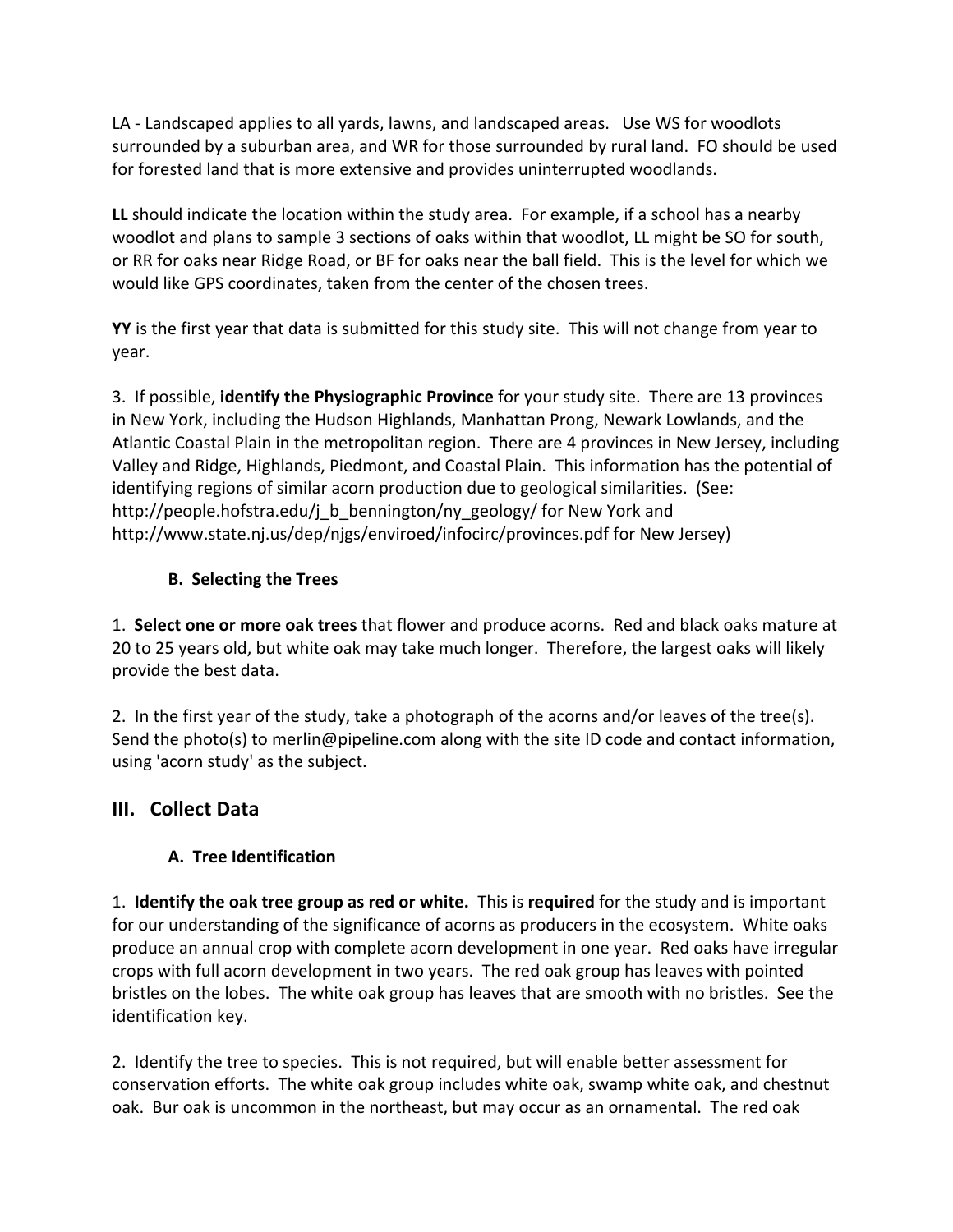group includes northern red oak, black oak, pin oak, and scarlet oak. Some other oaks are uncommon, especially along the southern border. Note that oak trees sometimes hybridize making identification to species difficult. See acorn and leaf sheets, and check the web links or resources for more detail.

### **B. Tree Measurements**

1. Measure the circumference at breast height (CBH) of the tree trunk in centimeters.



2. Measure the distance from the trunk of the tree to the drip line at the outer edge of the branches in meters. The trunk to drip (TTD) measure provides a gross measurement of the crown of the tree.

### **C. Sample Space**

1. Each square meter sample site should be positioned inside the outer edge of the drip line. **One sampling site for each tree is required**. Select one to four sample sites for each tree. Samples should be completed on the same day. To avoid bias in sampling, and improve repeatability in site location from year to year, select the sites in this order:

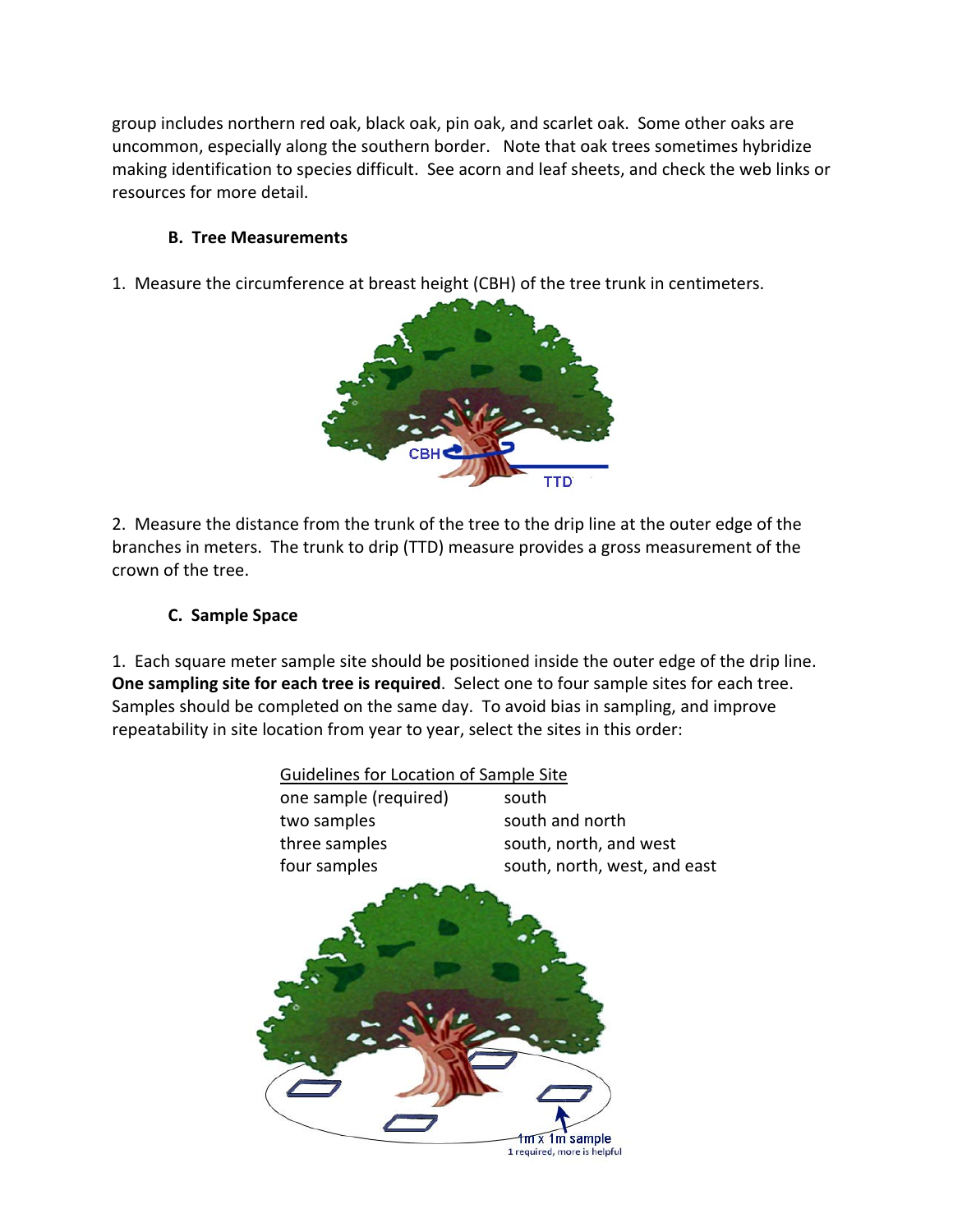These positions for the sample site are presented as a guideline for an unbiased selection. If they result in a site for which year to year repeatability might be compromised, adjust the location to one which you believe would be repeatable. Examples of situations that might fall into this category include a steep slope where acorns are washed into or out of the area, dense vegetation that make counting difficult, or a roadway where the acorns might be crushed or dispersed.

2. Mark the point along the TTD line that is 1 meter from the drip line. Using this mark as the center of a sample site, place 4 meter sticks around the mark forming a square. The sample square will be 1/2 meter from the drip line. This defines the one square meter to be sampled.

## **D. Count Acorns: mid to late October** in the Northeast

1. If the oak tree is the only oak in the study area, or if all oaks in the area are the same species, proceed to step 2. If the study area contains trees from both the white oak and red oak groups, examine the acorns and select only those from the study tree. With a little practice you will be able to identify the oak species by the size and shape of both the acorn and cup. See the identification key ( http://www.battaly.com/acorn/ID acorns leaves.pdf ).

2. Count the acorns inside each square meter sample site. Remove the acorns from the sample square as they are counted, placing them into a container (or bag) until the count is satisfactorily complete. Alternatively, you can remove all acorns to a container and count them afterward.

Notes

- A rake can be used to collect acorns. If the meter sticks move while raking the acorns, try raking the acorns on the outside away, leaving behind only those to be counted. Then the meter sticks can be removed before counting.
- Gloves might be advisable ‐ if handling acorns from a fertilized lawn, for example.

3. If acorns have matured, the nut portions may be separated from cups. If this is the case for your acorns, count the nuts and cups independently and use the higher count. (Animals may have taken or eaten the nuts and left cups behind.) If you also have whole acorns (cup and acorn together), be sure to add those. Do not count any acorns or cups that are dried up and obviously from a different year.

4. Record the count(s) on the datasheet.

5. Return the acorns to a nearby area for wildlife benefit, but do not return them to any sample square meter site. This avoids double counting if you chose to sample again before the end of the acorn drop season.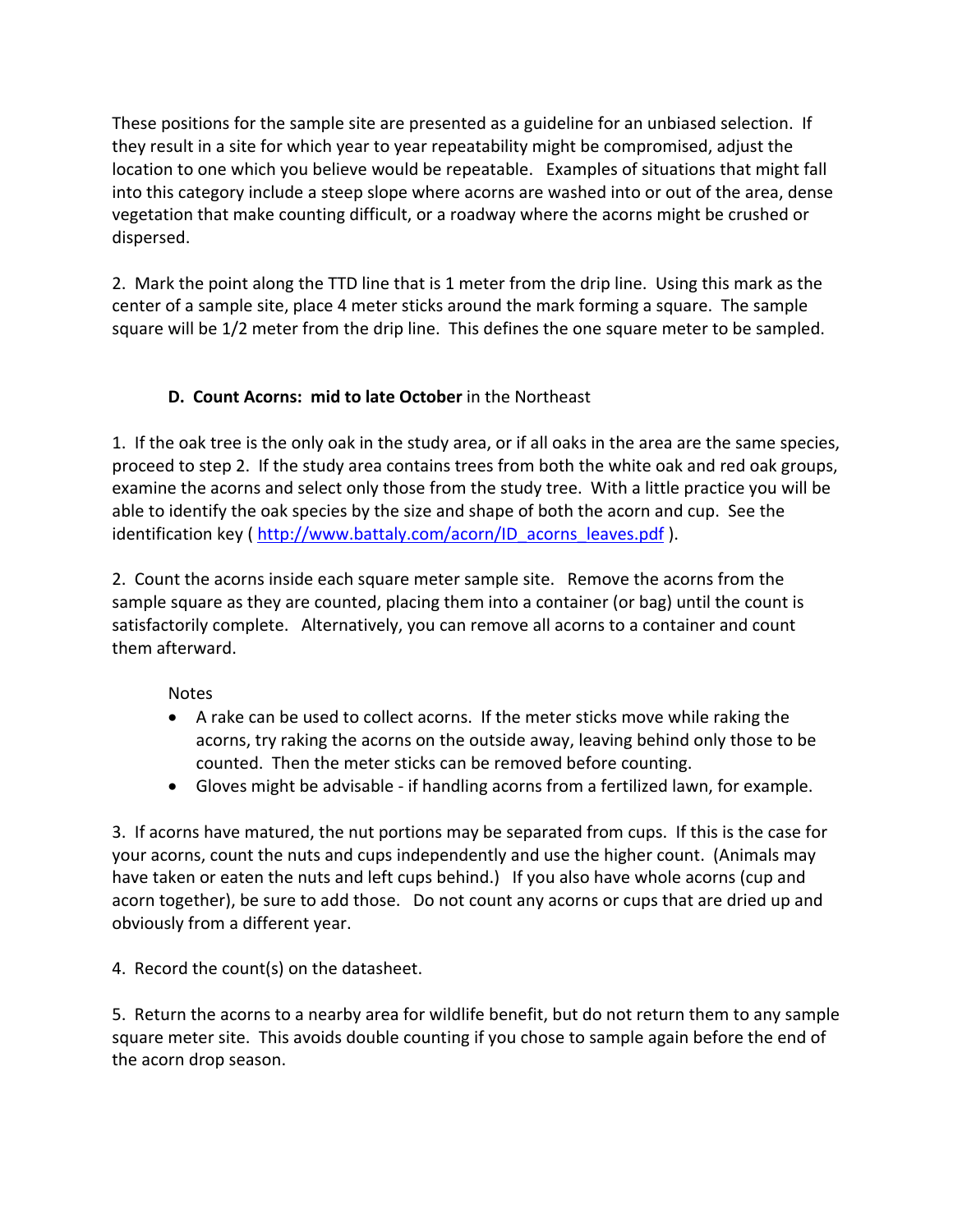### **E. Multiple Sampling**

While not required, we encourage participants to repeat the acorn sampling multiple times during the same season, beginning in early October or as soon as acorns begin to drop. This would enable assessment of when the peak acorn drop occurs in your area. Also, more acorns would be counted before eaten by animals.

Possible sampling periods include:

- 1. Two samples: second and last week of October
- 2. Four samples: weekly during October

## **F. Qualitative Estimate of Acorn Production**

Provide a qualitative estimate of the acorn production in comparison to other years. This is not required for the study, but may prove to be very useful. If you have some experience with acorn observations in other years, use the following to determine a score.

| Score | Description               |
|-------|---------------------------|
|       | failure (none)            |
|       | poor (some)               |
| 2     | fair (noticeable numbers) |
| ર     | good (under foot)         |

### **G. Alternative Methods**

We encourage participants to try other means of acorn collection. For example, containers that are both weather‐proof and animal‐proof could be designed, positioned, and left on site for the whole acorn drop season. This would enable comprehensive data collection with minimal field time. Containers could be designed with materials on hand, or with such materials as hardware cloth, inverted squirrel guards, and barrels. The dimensions could vary, but the horizontal surface area would need to be accurately computed and the acorn count converted to count per square meter. Also, a description of the method should be submitted by email, along with the site ID code and contact information, to merlin@pipeline.com with the subject 'acorn trap description.' Conversions from other square units to square meters can be done on the Internet at: http://www.onlineconversion.com/area.htm

# **IV. Record Data on Datasheet**

1. Use a separate data sheet for each day of collection. Use a separate sheet for each tree sampled.

2. Be sure to enter the date and site ID code on each sheet.